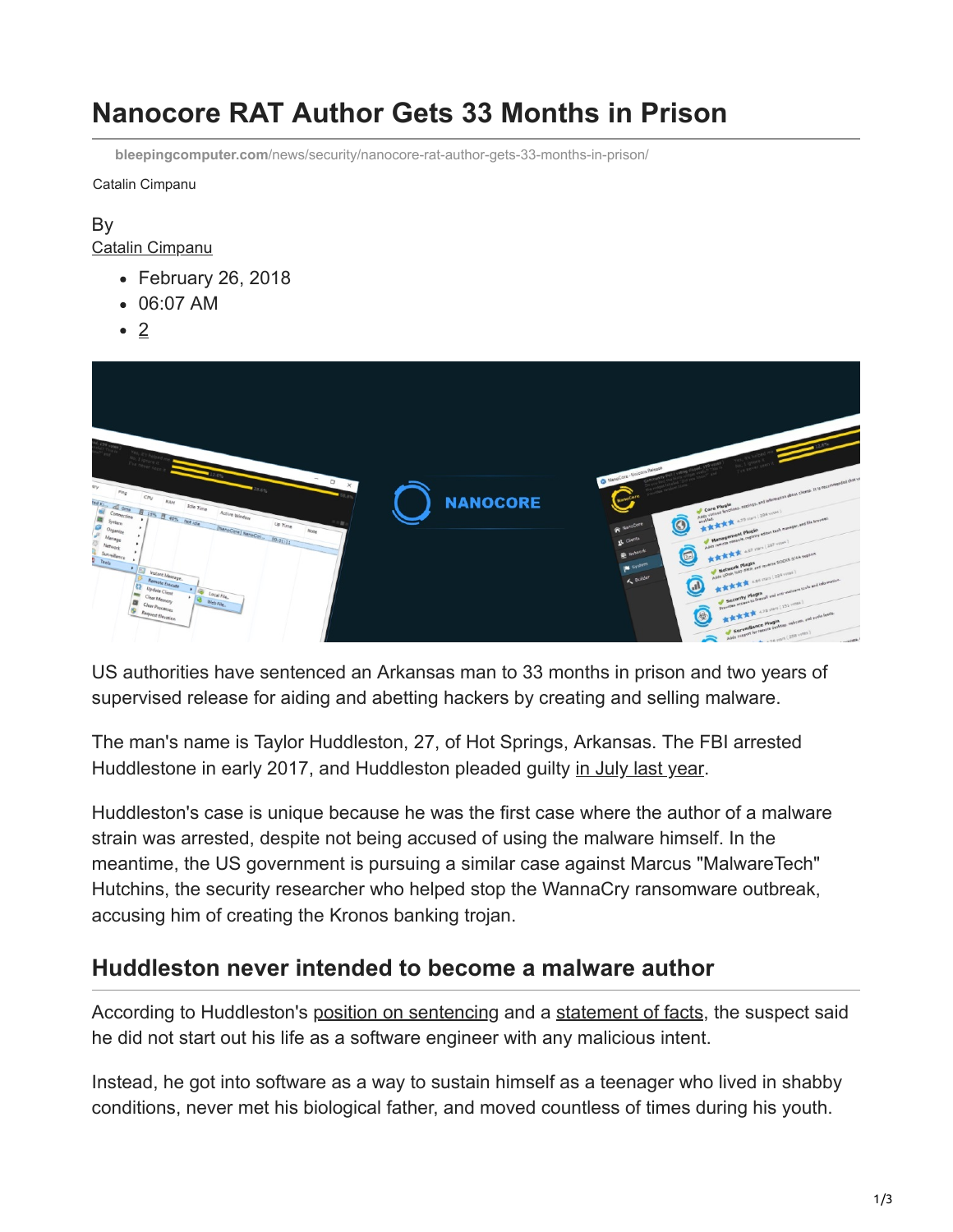Huddleston's first major application wasn't even malicious. Called Net Seal, this was a program that could be used to secure applications against software piracy. Net Seal was used with many types of applications, but it became incredibly popular with hackers, who used it to secure malware they put up for sale against scammers and crackers.

Because of his success on the malware scene, and especially Net Seal's popularity on a hacking forum known as HackForums, Huddleston began actively marketing Net Seal on that particular forum in the hopes of boosting revenue.

## **Huddleston also created the Nanocore RAT**

But as his ties to the cybercrime world deepened, so did his morals. Two years after starting to advertise Net Seal on HackForums, Huddleston created Nanocore, which he described and advertised on the same forum as a "remote access tool ... designed to allow a computer hacker to take complete control of a victim's computer for the purpose of performing" remote operations.

Huddleston advertised and sold the Nanocore RAT on HackForums under the nickname of Aeonhack from January 2014 to February 2016, when he sold both Net Seal and Nanocore to an unidentified third-party.

In his guilty plea, Huddleston admitted to knowing that some of his customers used Nanocore for malicious purposes. Before pleading guilty, Huddleston's lawyer tried to argue that in many of reported Nanocore infections [[1](https://www.symantec.com/connect/blogs/attackers-use-discord-voip-chat-servers-host-nanocore-njrat-spyrat), [2,](https://www.symantec.com/connect/blogs/indian-us-uk-finance-department-employees-targeted-remote-access-trojans) [3](https://www.sentinelone.com/blog/teaching-an-old-rat-new-tricks/)], Huddleston wasn't even aware of the attacks and that some malware distributors used cracked versions of his RAT.

Mr. Huddleston understands and accepts that he broke the law by marketing Net Seal and NanoCore on a website frequented by users who would likely use the programs for malicious purposes. [...] Mr. Huddleston knows that he has no one to blame but himself, and is prepared to serve the sentence this Court finds appropriate. His actions before and after his arrest illustrate his sincere remorse and dedication to using his talents to benefit society and make amends for his illegal conduct.

Huddleston now works as a carpenter, his lawyers told the court before last week's sentencing. He also "enthusiastically" cooperated with authorities, his lawyers pointed out.

They asked for a maximum sentence of six months in prison. He faced a maximum prison sentence of ten years, but the court decided on 33 months instead.

The FBI tracked down Huddleston during their [investigation of Zachary Shames,](https://www.bleepingcomputer.com/news/security/author-of-limitless-keylogger-faces-up-to-10-years-in-prison/) the author of the Limitless Keylogger.

### **Related Articles:**

[New stealthy Nerbian RAT malware spotted in ongoing attacks](https://www.bleepingcomputer.com/news/security/new-stealthy-nerbian-rat-malware-spotted-in-ongoing-attacks/)